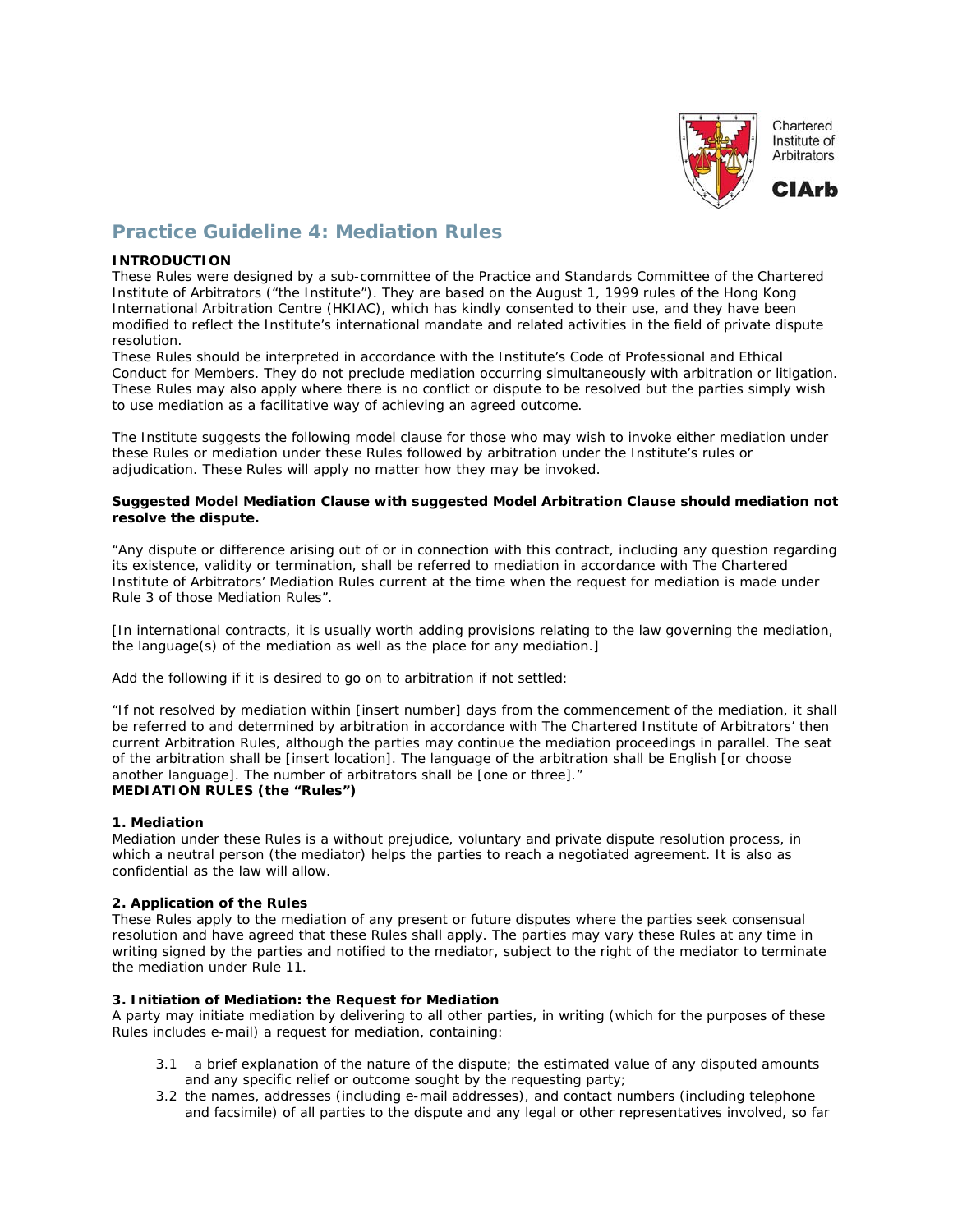as known to the requesting party; and

 3.3 the nomination or proposal for the appointment of a mediator, which may include suggested qualifications, such as language skills or mediation experience of the subject-matter.

## **4. Response to Request for Mediation**

Within 14 days after receipt of the request, each recipient shall respond to the requesting party in writing, with a copy to all other parties, stating whether the recipient accepts any of the proposed names or qualifications suggested by the requesting party and making any additional suggestions the recipient may have regarding names or qualifications for the appointment of a mediator.

### **5. Appointment of the Mediator**

- 5.1 Where all parties have agreed upon a proposed mediator who is willing to serve and is not disqualified under Rule 6, the parties will jointly appoint that person as the mediator. The mediation shall then proceed in accordance with these Rules.
- 5.2 If, within 28 days of the initial request, all parties have not agreed upon a proposed mediator willing to serve and not disqualified under Rule 6, any party may so inform the Institute and, in so doing, must provide to the Institute copies of the request for mediation and the parties' responses. Within 10 days thereafter the Institute shall provide, for the consideration of the parties, a list of the names of at least 3 potential mediators who are on the Panel of Mediators of the Institute. Should the parties within 7 days thereafter not agree upon the appointment of a mediator (whether from that list or not) the Institute shall appoint a mediator from its Panel of Mediators (whether from that list or not), being a mediator prepared to serve and not disqualified under Rule 6. The mediation shall then proceed in accordance with these Rules.
- 5.3 Rules 5.1 and 5.2 shall apply where the parties wish to appoint more than one mediator, save that where one mediator is appointed before any additional mediator(s), the parties (and, where applicable, the Institute) shall consult with that mediator before appointing the other mediator(s).

#### **6. Disqualification and Replacement of a Mediator**

- 6.1 No person may act as a mediator in any dispute in which that person has any financial or personal interest or any conflict of interests likely to affect or which might reasonably be perceived to affect the mediator's independence or ability to act impartially at all times, save where the parties have been notified in writing of such circumstances and have subsequently expressly consented in writing to the appointment of the mediator.
- 6.2 If, following appointment, a mediator becomes aware of any circumstances that may create a reasonable perception of bias, partiality or lack of neutrality, the mediator shall immediately so inform the parties and, where the mediator was appointed by the Institute, shall also immediately so inform the Institute. If any party objects to the continued services of the mediator, the mediator shall be disqualified.
- 6.3 Within 7 days following any disqualification, another mediator who is willing to serve and is not disqualified under Rule 6 shall be appointed by agreement of all parties, failing which, within 10 days of being notified by a party of such failure, and without the need to consult the parties, the Institute shall appoint another mediator from amongst its accredited mediators, being a mediator prepared to serve and not disqualified under Rule 6.

# **7. The Mediation**

The mediator shall use his or her reasonable best efforts to achieve an agreed outcome to the mediation as expeditiously as the circumstances of the parties and the nature of the dispute will permit.

#### **8. Role of the Mediator**

The mediator may conduct the mediation in such manner as the mediator considers appropriate, taking into account the circumstances of the case, the wishes of the parties and the need for expedition. Meetings may be held face to face, by telephone, by videoconference, or electronically. The mediator may communicate with the parties together or with any party separately, with or without its representatives. Subject to Rule 12, nothing discussed in a private meeting with a party or its representative may be communicated by the mediator to any other person unless such communication is expressly permitted by that party or representative.

It is not the role of the mediator to give legal advice or to represent any party. The parties should obtain their own advice concerning their situation, the mediation process and any contemplated agreement.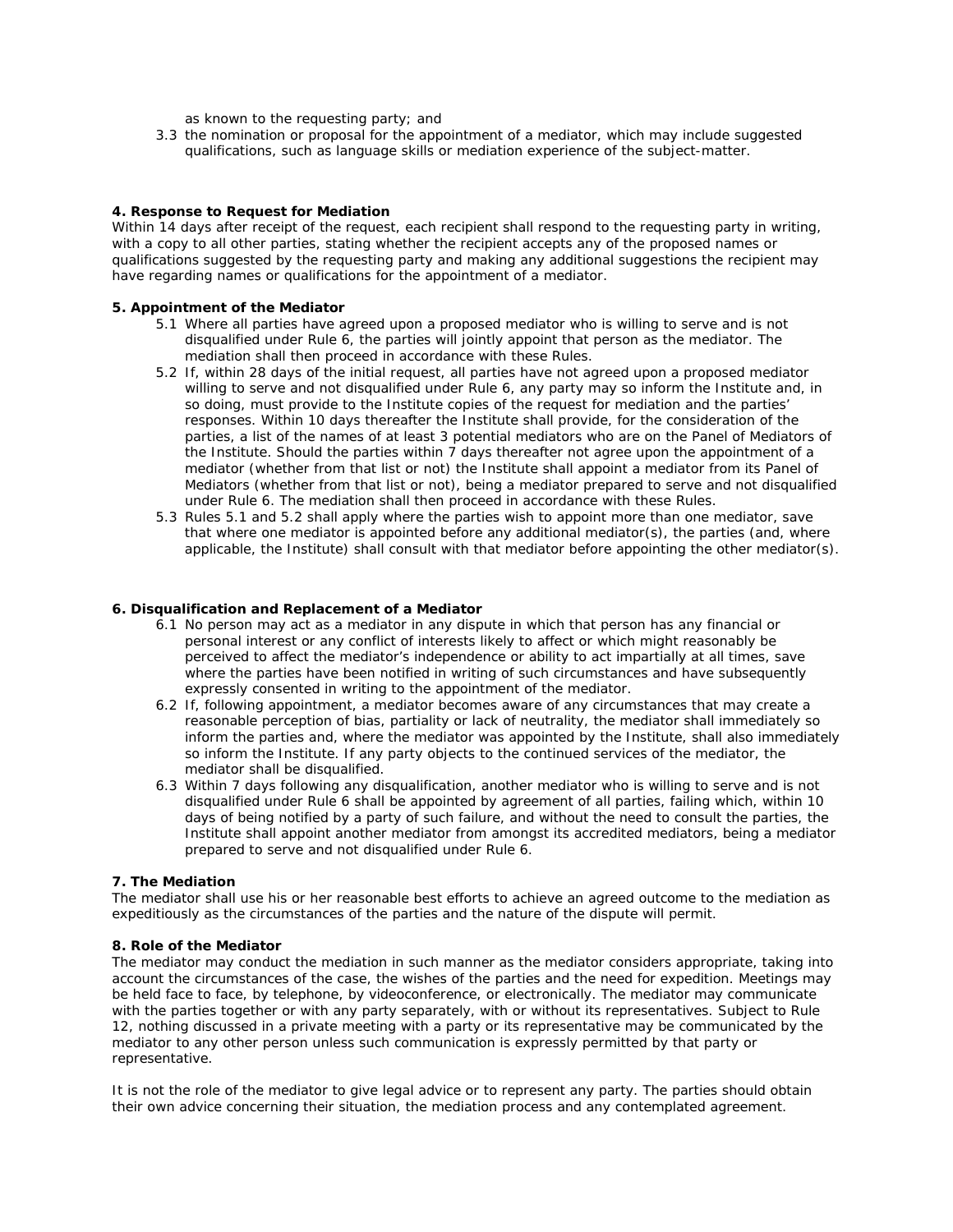#### **9. Role of the Parties (Reasonable Best Efforts)**

Throughout the mediation the parties and their representatives shall use their reasonable best efforts to cooperate with each other and with the mediator to settle their differences and enable the mediation to proceed expeditiously.

## **10. Authority and Representation**

Throughout the mediation, each party must have authority to settle the dispute or be represented by a person or persons having authority to settle the dispute. A party may be assisted by any person(s) it chooses and must keep the mediator and each other party informed of the names, contact details and roles of such persons and of any changes that may occur during the mediation.

No settlement agreement reached during the mediation shall be legally binding unless it is reduced to writing and signed by all parties to that settlement agreement or by their authorised representatives.

# **11. Termination of the Mediation**

The mediation shall end:

- 11.1upon the signing by the parties of a written settlement agreement; or
- 11.2upon the mediator, after consultation with the parties, informing them that in his or her opinion further attempts at securing an agreed outcome through mediation are no longer appropriate; or
- 11.3Upon written notification by any party at any time to the mediator and each other party or by the mediator to each party that the mediation is terminated. No reasons need be stated in any such notice.

### **12. Confidentiality**

Save as required or permitted by law:

- 12.1the Institute, the parties, their representatives, their advisors and the mediator(s) shall keep confidential all information (whether given orally, in writing or otherwise) produced for, or arising out of or in connection with, the mediation passing between any of the participants and between any of them and the mediator made for the purposes of the mediation, including the fact that the mediation is taking place or has taken place. Each party shall be responsible for ensuring that all of its representatives and advisors are bound by appropriate undertakings of confidentiality and shall take appropriate measures to limit the dissemination of any information relating to the mediation only to those persons as may be required for the purposes of the mediation;
- 12.2unless the parties otherwise agree in writing, confidentiality under this Rule 12 also extends to the existence and content of any settlement agreement except to the extent that disclosure is necessary for its implementation or enforcement; and
- 12.3no document or other communication that would be admissible in evidence in any court, arbitral or adjudication proceeding shall be rendered inadmissible by reason only of its disclosure in the course of and for the purposes of the mediation.

#### **13. Costs**

- 13.1Unless otherwise agreed or ordered by a court or arbitrator, each party shall bear its own costs of the mediation.
- 13.2Unless otherwise agreed or ordered by a court or arbitrator, each party shall bear equally the costs and expenses of the mediation including (but not limited to):
	- 13.2.1 the Institute's administrative charges for appointing one or more mediators;
	- 13.2.2 the mediator's fees and expenses;
	- 13.2.3 the costs of any meeting rooms, meals, translations, photocopies, internet access, communications systems, or other reasonable costs relating to the organization and conduct of the mediation;
		- 13.2.4 the fees and expenses of any independent witness, expert advice or opinion requested by the mediator with the consent of the parties; and
		- 13.2.5 any additional administrative costs relating to the mediation, as may be assessed by the Institute.
- 13.3The mediator may at any time during the mediation require the parties to make deposits with the mediator or the Institute to cover any anticipated fees or expenses and may suspend the mediation until such deposit is made.